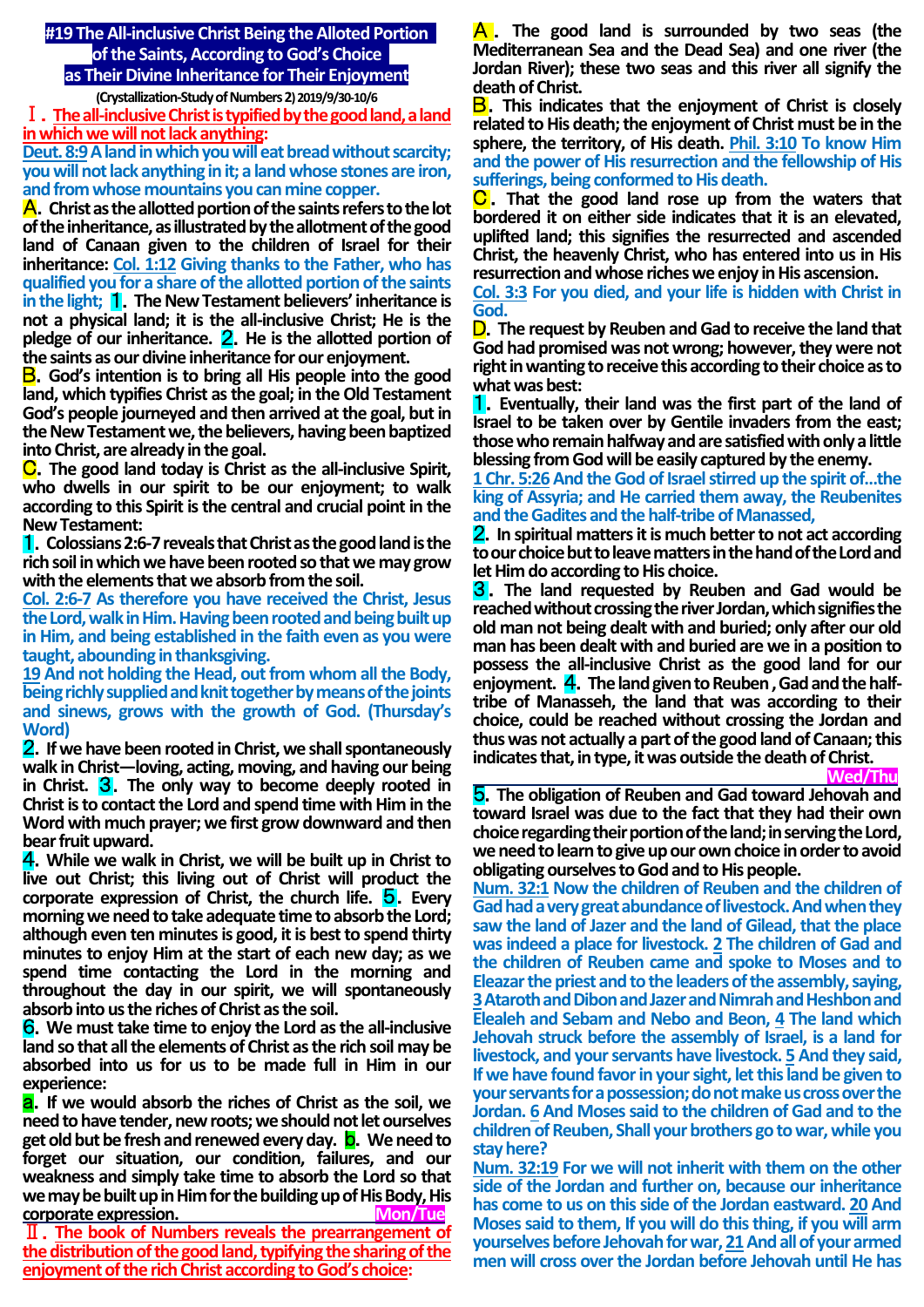**driven out His enemies from before Him, 22 And the land is subdued before Jehovah, then afterward you shall return and be free of obligation toward Jehovah and toward Israel; and this land shall be yours for a possession before Jehovah.** 

6.**Our self-choice is likewise outside the death of Christ and therefore has nothing to do with the real enjoyment of the rich Christ; if we do not pass through the death of Christ, we cannot enter into the realm of His resurrection and ascension to enjoy Himas the heavenly, elevated One.** 

**Gal. 2:20 I am crucified with Christ; and it is no longer I who live, but it is Christ who lives in me; and the life which I now live in the flesh I live in faith, the faith of the Son of God, who loved me and gave Himself up for me. (Thursday's Word)**

E.**Obtaining "the land east of the Jordan" reaches God's spiritual goal but not His glorious goal—receiving the rich inheritance in Christ, the glory of the riches of Christ, in the position of His ascension.**

Luke 22:42 Saying, Father, if You are willing, remove this cup **from Me; yet, not My will, but Yours be done.**

**Psa. 16:6 The measuring lines have fallen on pleasant places for me; Indeed the inheritance is beautiful to me.**

**1 Chr. 5:26And the God of Israel stirred up the spirit of…the king of Assyria; and He carried them away, the Reubenites**  and the Gadites and the half-tribe of Manassed,

F . **The tribes of Reuben, Gad, and the half-tribe of Manasseh thought only about themselves, cared too much about themselves, cared too much for their own enjoyment, and did not care for God's will, plan, goal, kingdom, or testimony.**

G.**This indicates that if we care only for our own salvation, peace, blessing or material things and are unwilling to go forward, we will not be able to fulfill God's will and plan or reach His goal, kingdom, and testimony; we should not substitute the second best for the best.**

H.**Moses permitted the promise of Reuben and Gad, telling them that if they went to battle with their brothers, subdued the land, and freed themselves from their obligation, they could have the land east of the Jordan:** 1.**Here Moses represented God; many times God permits such promises as this; He does not force us.** 2.**Today in the church many of the Lord's lovers and pursuers remain on the east of the Jordan; they only want to be under God's blessing and care.** I.**The choice of Reuben, Gad, and the half-tribe of Manasseh caused their descendants to lose the right to inherit the land of Canaan:**

1.**This typifies that if we lust for ease and comfort today caring only for ourselves, stopping halfway, and giving up our rights in the matter or pursuing the Lord—we will not be able to recover those rights, and there will not be any compensation for them; this is an eternal loss.** 2 . **In contrast, if we are willing to pay the price today to go forward continually into God's glorious goal so as to enjoy His fullness, we will have an extremely rich and special enjoyment in the future.**

#### **Phil. 3:13-14 Brothers, I do not account of myself to have laid hold; but one thing I do: Forgetting the things which are behind and stretching forward to the things which are before.**

J.**God has ordained Christ to be our portion for our enjoyment, but we must cooperate with God's ordination by driving out everything within us that is other than God and Christ; we must destroy all the idols within us and not leave any ground within us for the worship of idols; only then can we have the genuine enjoyment of Christ for the church as His building and His kingdom.** Sat

**Crucial Point**⑴**:All-inclusive Christ is typified by the good land. By being deeply rooted in the good land and walking in the good land you will grow up for building**:

**OL1: The good land today is Christ as the all-inclusive Spirit, who dwells in our spirit to be our enjoyment; to walk according to this Spirit is the central and crucial point in the New Testament.**

**OL2: Colossians 2:6-7 reveals that Christ as the good land is the rich soil in which we have been rooted so that we may grow with the elements that we absorb from the soil. Col. 2:6-7 As therefore you have received the Christ, Jesus the Lord, walk in Him, having been rooted and being built up in Him, and being established in the faith even as you were taught, abounding in thanksgiving.**

**OL3: If we have been rooted in Christ, we shall spontaneously walk in Christ—living, acting, moving, and having our being in Christ.**

**OL4: The only way to become deeply rooted in Christ is to contact the Lord and spend time with Him in the Word with much prayer; we first grow downward and then bear fruit upward.**

**OL5: While we walk in Christ, we will be built up in Christ to live out Christ; this living out of Christ will produce the corporate expression of Christ, the church life.**

**OL6: Every morning we need to take adequate time to absorb the Lord; although even ten minutes is good, it is best to spend thirty minutes to enjoy Him at the start of each new day; as we spend time contacting the Lord in the morning and throughout the day in our spirit, we will spontaneously absorb into us the riches of Christ as the soil.**

**OL7: We must take time to enjoy the Lord as the all-inclusive land so that all the elements of Christ as the rich soil may be absorbed into us for us to be made full in Him in our experience.**

**OL8: If we would absorb the riches of Christ as the soil, we need to have tender, new roots; we should not let ourselves get old but be fresh and renewed every day.**

**OL9: We need to forget our situation, our condition, our failures, and our weaknesses and simply take time to absorb the Lord so that we may be built up in Him for the building up of His Body, His corporate expression.**

## **Application to the new ones**

**To experience Christ as the reality of the good land, there are two important matters;** ⑴ **being rooted into the rich soil of the good land, and** ⑵ **walking in Christ as the good land. In order to become deeply rooted into Christ, you need to sanctify for 10 minutes, or 30 minutes if possible, every morning to touch the Lord and absorb the Lord by pray-reading the Word. Reviving every morning this way is crucial because it will be a foundation for you to be able to live an overcoming life. You need to regard it as a strategically important site you must hold, so you must try to hold it desperately. In one whole day, there may be many important things but not many crucial points (the most important things). Morning revival is strategically the No.1 crucial point in your life among spiritual warfare. Even if you feel sick or tired or you are reluctant, you still need to call on the Lord's name and encourage yourself to practice being rooted deeply in the Lord every morning for 365**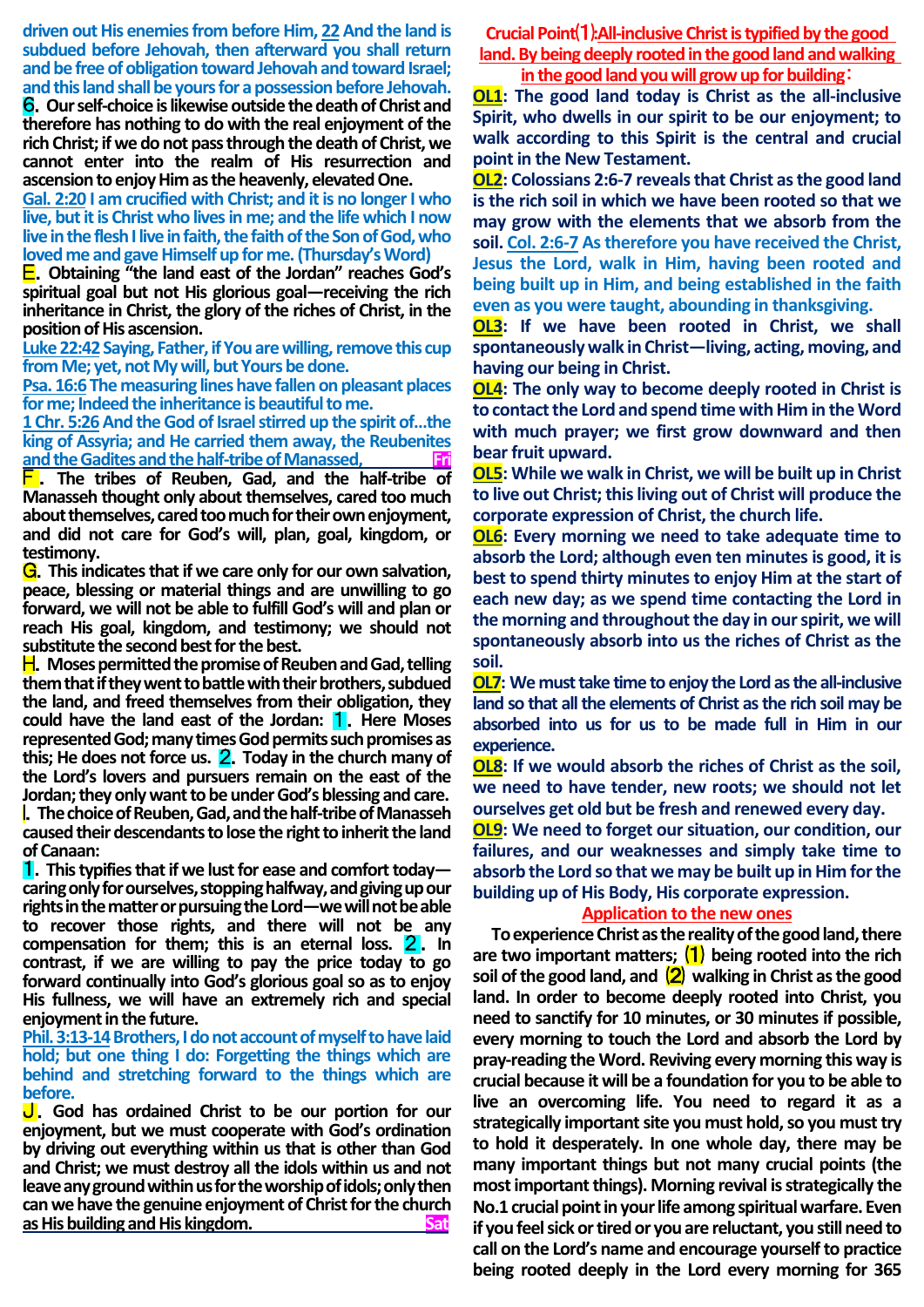**times a year. Then you may gradually grow up in life. This growing up can bring various marvelous blessings to your school life and business life.**

**About practicing the morning revival, many new ones are testifying its wonderful effects.:**

⑴**By practicing morning revival, I become able to acquire a good habit of getting up a little earlierthan beforeand I can be supplied and uplifted, so I become able to use morning time to study for job license qualification.**

⑵**By practicing morning revival, my feeling of hunger and thirst against the Lord and the church largely increased, so now I am looking forward to joining every Lord's day meeting.** ⑶**Previously I felt busy so I didn't want to go to the prayer meeting, but after practicing morning revival, I felt I should go there to do the prayer at the incense alter with other brothers and sisters.**

⑷**Because I became accustomed to do the morning revival, when I cannot do the morning revival for a certain reason, I get restless and feel so uncomfortable that I could not help but come to the Word for pray-reading even only by myself.**

**<u>[5</u>] was thinking that during my short return home in China (1**) **hour time difference), I was to enjoy an easy lukewarm life by following my flesh. But there is another voice in my spirit to encourage me to press on forward. Brothers and sisters also encouraged me, so I decided to continue the morning revival during my stay in China.**

**Prayer:"O Lord Jesus. I want to root into you as the good land and enjoy the riches of the good land to grow up. Help me to sanctify my time in the morning to pray-reading the Word with exercising my spirit so that I can absorb the riches of the good land. I also want to walk in Christ as the good land, so that I can receive a lot of blessings in my daily life. My strategic point to gain blessings is to practice the morning revival every day. Hallelujah!"**

## **Crucial Point**⑵**:Advance by crucifying our own choice and taking God's choice as our own choice**

**OL1:** Reuben and Gad were not right in wanting to receive the **land that God has promised according to their choice as to what was best.**

**OL2:** In spiritual matters it is much better to not act according **to our choice butto leave matters in the hand of the Lord and let Him do according to His choice.**

**OL3: The land given to Reuben, Gad, and the half-tribe of Manasseh, the land that was according to their choice, could be reached without crossing the Jordan and thus was not actually a part of the good land of Canaan; this indicates that, in type, it was outside the death of Christ.** 

**Numbers 32 speaks of the prearrangement of the distribution of the good land….There is a twofold significance to the arrangement concerning the land east of the Jordan. On the positive side, the tribes of Reuben and Gad highly regarded the receiving of the God-promised inheritance. However, on the negative side, they made their choice before they reached God's goal, which was on the west side of the Jordan. When the boundaries of the good land are mentioned in Numbers 34, the land on the east of the Jordan is not included. The best portion of the good land was surrounded by two seas (the Mediterranean Sea and the Dead Sea) and one river (the Jordan River). These**  **three bodies of water signify Christ's death. Thus, in terms of spiritual typology, the land east of the Jordan was not good enough because it was outside of the realm of Christ's death. The two and a half tribes** 



**chose and thus substituted the second best for the best. Many times we also make our own choices and take the second best as a substitute for the best. The two and a half tribes made a choice because they had an abundance of livestock and saw that the land east of the Jordan was good for livestock. Having too many "cattle" and "flocks" often becomes a temptation to make our own choice and substitute the second best for the best.**

**The land given to the two and a half tribes, the land which was according to their choice, could be reached without crossing the Jordan. This indicates that it was outside the death of Christ and thus was not actually a part of the good land. Our self-choice is likewise outside the death of Christ and therefore has nothing to do with the real enjoyment of the rich Christ. If we do not pass through the death of Christ, we cannot enter into His resurrection and ascension. This shows us that we should not have our own choice. Whenever we have our choice, we are outside the death of Christ and, as a result, are not in the realm of His resurrection and ascension to enjoy Him as the heavenly, elevated One.**